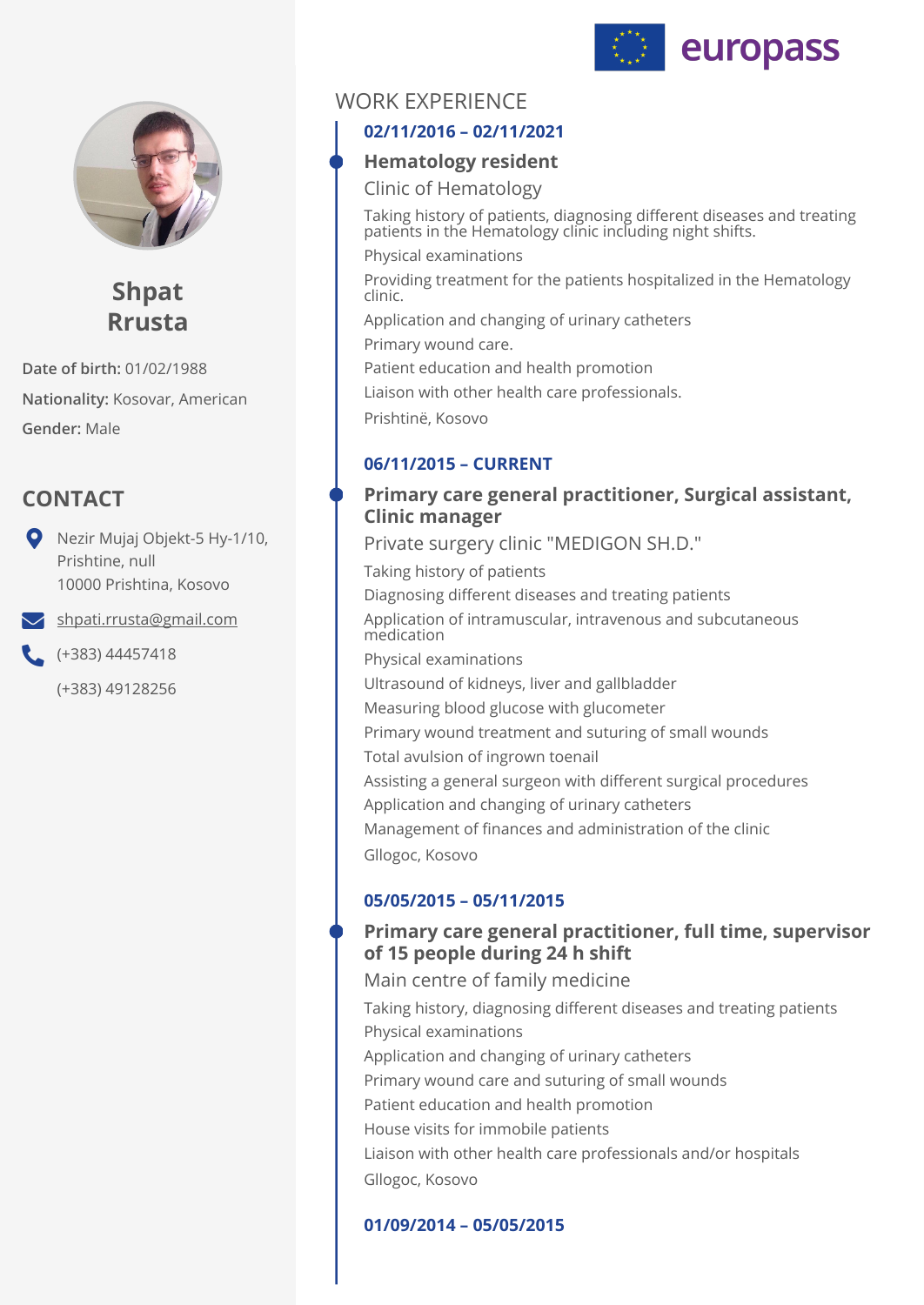### **Medical Doctor, volunteer, part time**

Taking history, diagnosing and treating patients Physical examinations House visits for immobile patients Application and changing of urinary catheters Management of patients with chronic diseases Primary wound care, cleaning of wounds Gllogoc, Kosovo Main centre of family medicine

### EDUCATION AND TRAINING

### **15/01/2018 – CURRENT** – Prishtina, Kosovo

#### **PhD studies in pre-clinical medicine**

University of Prishtina"Hasan Prishtina" Faculty of Medicine

Biostatistics, Scientific methodology, Medical ethics, Epidemiology. EQF level 8

#### **01/01/2014 – 09/07/2014** – Prishtina, Kosovo

#### **Medical Clerkship**

University Clinical Center of Kosovo

Rotation into different clinics according to the duration of months as required by the Ministry of Health

Independent patient observation and examination

Acquiring experience in the treatment of different diseases and in the operating room

Performing PAP smear

Performing prostate examinations

#### **01/10/2006 – 31/12/2013** – Prishtina, Kosovo

### **Doctor of Medicine**

University of Prishtina "Hasan Prishtina" Facullty of Medicine

-Basic science courses: Biology, Chemistry, Biophysics, Behavior science, Anatomy, Physiology, Genetics, Medical ethics, Pathology, Pathological physiology, Histology, Pharmacology, Biochemistry, Microbiology, Radiology

-Clinical courses: First aid and CPR, Internal medicine, Surgery, Neurology, Phychiatry, Otorhinolaryngology, Ophtamology, Pediatrics, Oncology, Infectious disease, Dermatology, Gyneclology and Obstetrics, Orthopedics, Maxilofacial surgery

EQF level 7

#### **01/09/2005 – 25/05/2006** – Prishtina, Kosovo

### **High School Diploma**

High school courses EQF level 4 "Xhevdet Doda" High School

#### **17/03/2005 – 18/05/2005** – Denver, United States

### **High school courses**

Emily Griffith Opportunity School